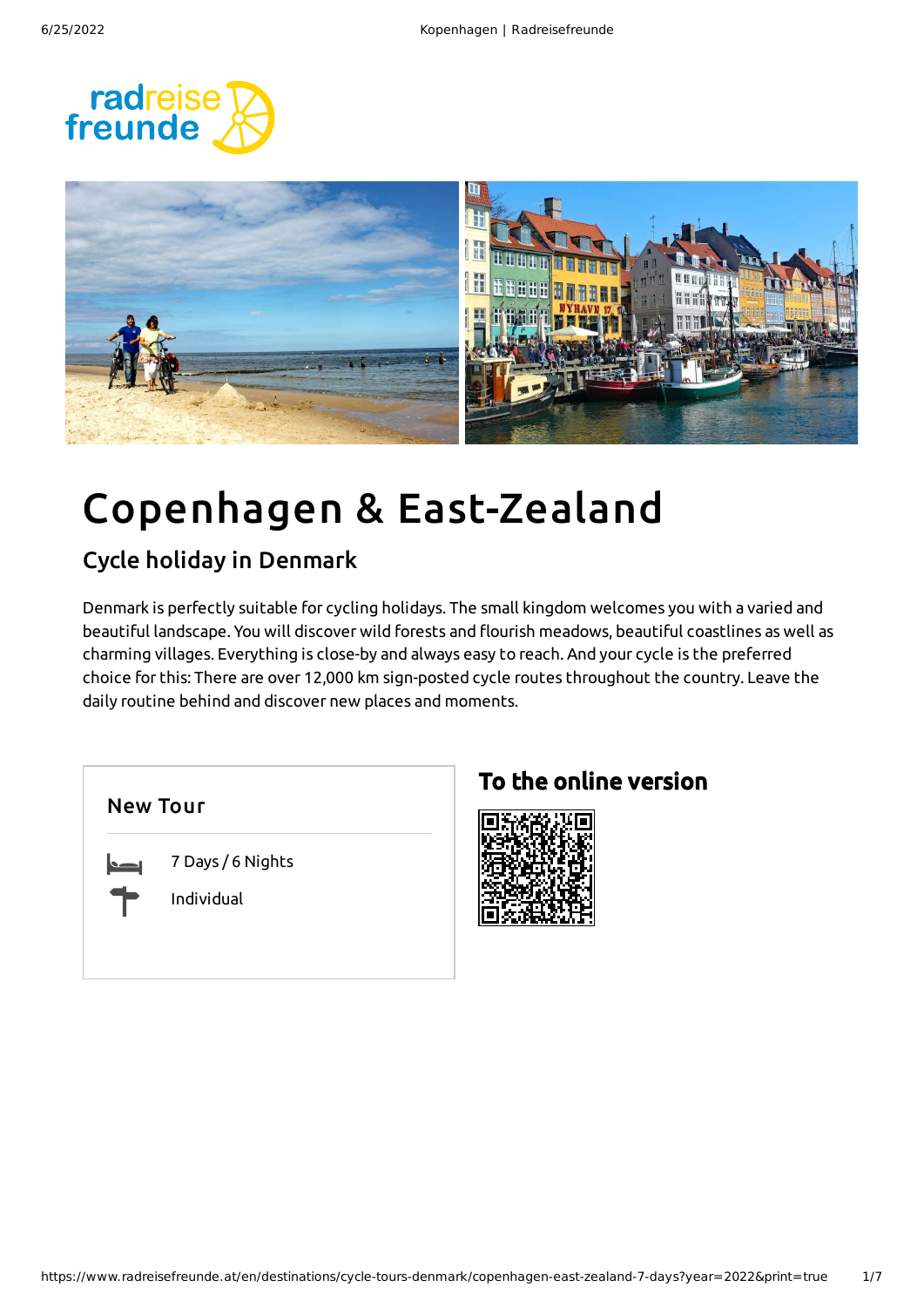## Itinerary

### Individual arrival to [Copenhagen](#page-1-0)

<span id="page-1-0"></span>The Danish capital has a lot to offer. An early arrival is highly recommended. Take a stroll through the medieval city center or visit the famous Tivoli. In the evening you will receive yourrental bikes as well as a personal welcome briefing.

DAY  $\overline{\phantom{a}}$ 

DAY 1

[Copenhagen](#page-1-1) - Køge | approx. 55 km

<span id="page-1-1"></span>The first cycle stage will lead along the so-called Køge bay, with outstanding views to the Baltic Sea. The national park Amager Fælled is absolutely free of traffic and its scenic landscape will impress you. For those who are interested in art we recommend to visit Arken Museum of Modern Art. Køge belongs to one of the oldest cities of Denmark and is located directly on the coast. The white sand beaches invite for a jump into the cool water for a refresh.



#### Exploring the Stevns [peninsula](#page-1-2) - day trip from Køge approx. 55 km

<span id="page-1-2"></span>Today´s trip will lead you to peninsula of Stevns. The road goes along the coast that will quickly take you to Strøby Ladeplads with its numerous holiday houses. Later on, the path goes inland where you pass city of Magleby and Gjorslev castle and finally reach the UNESCO World Heritage Stevns Klint. Steep coast and old church of Højerup invite you to linger to enjoy the breathtaking views. After, in a short while you will reach Rødvig and the idyllic village of Fakse Ladeplads that is located directly by the sea, from there you can take a direct train back to Køge (not included).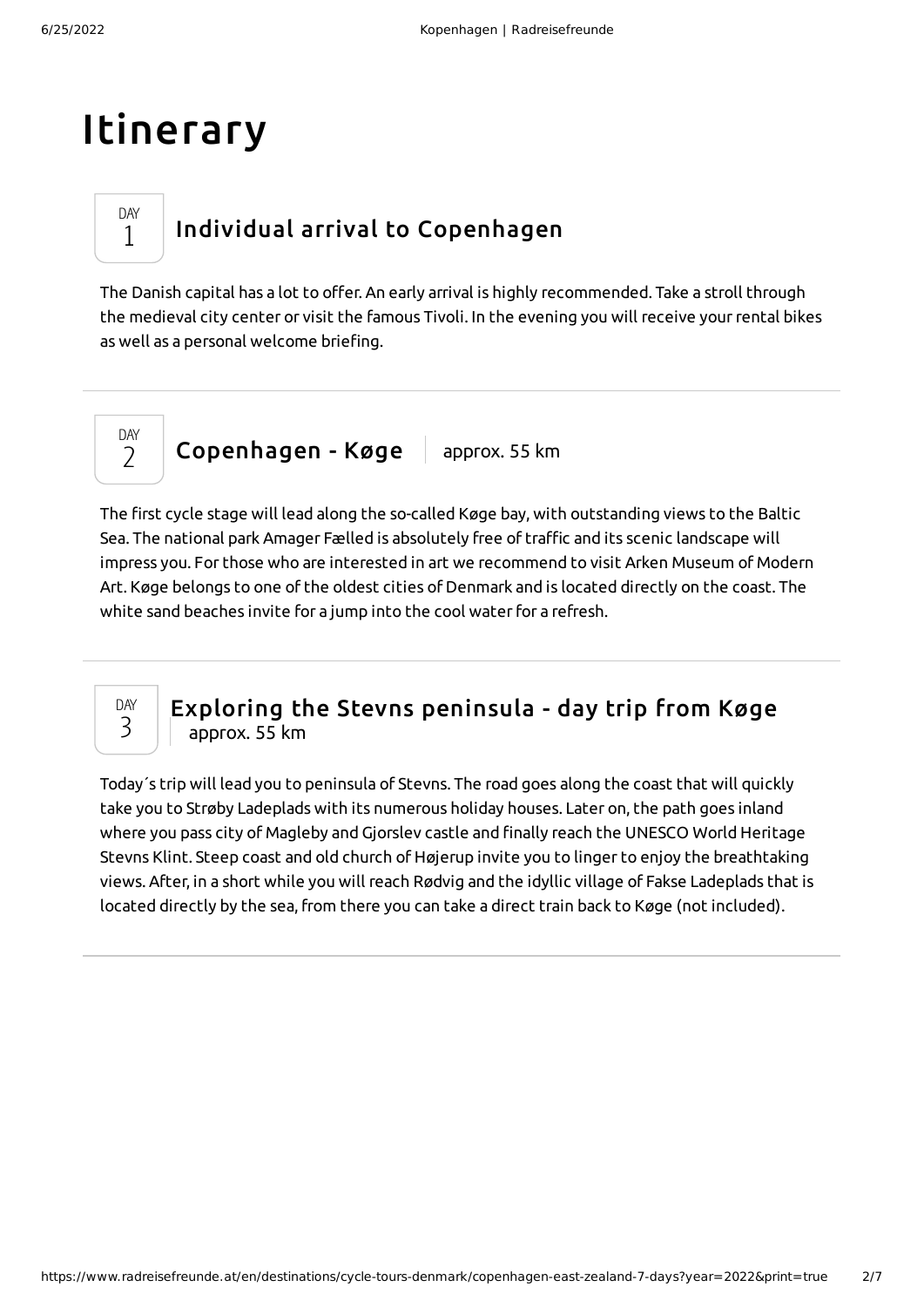

<span id="page-2-0"></span>After Køge, the first part of the route will go along the coast to Karlstrup. The road after, will gently take you away from the coast to explore the inland of this beautiful country. You will cycle along the so-called Hedebostien Cycle Path, which has recently newly renovated and now allows a direct connection between Køge Bay and Roskilde Fjord. You will experience new breathtaking scenic impressions, a beautiful change from the coastal paths. Roskilde has a rich historical past. Take your time for a stroll through historic city center and visit the famous Roskilde Cathedral, which is a UNESCO World Heritage Site.



[Exploring](#page-2-1) the Roskilde Fjord - day trip from Roskilde approx. 25 or 35 or 50 km

<span id="page-2-1"></span>Today you have 3 options of how to spend this day by choosing between 3 routes. The shortest one will take you to Lejre, the Land of Legends, a 43-hectare "outdoor laboratory" for experimental archeology. Another contains a visit to the beautiful castle Ledreborg with its park. And for the ones who want to challenge themselves we provide a choice of a worthy day trip west to Holbæk or north of the fjord along to Frederikssund. Whatever you choose, comfortable train connections are available for return trip and each variant will charm you in its own way.

Roskilde - [Copenhagen](#page-2-2) | approx. 35 or 45 km

<span id="page-2-2"></span>Today´s stage leads you back to the starting point of your bike tour, the Danish capital Copenhagen. From Albertslund, a recently built bike path will take you to the center, almost free of traffic. In the afternoon there is enough time for you to explore the city on your own. During a stroll, you can fulfil all the wonderful impressions that you have already gained on your bike tour through East Zealand.

DAY 7

DAY 6

### [Individual](#page-2-3) departure or extension

<span id="page-2-3"></span>After breakfast, yourjourney ends. We are happy to book an extension stay for you to explore the Danish capital.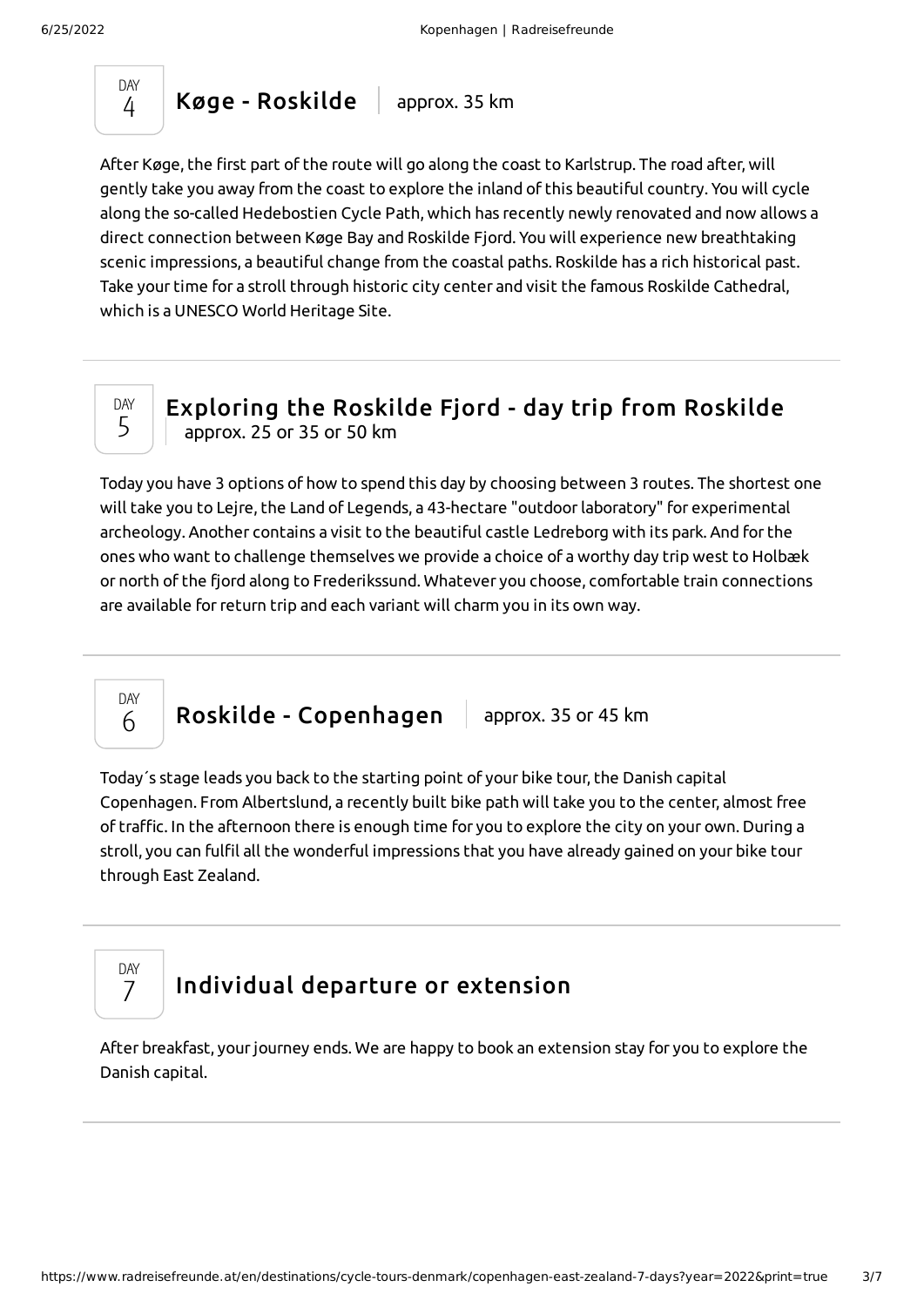# Tour character

On the whole an easy cycle tour which leads through flat and soft hilly landscapes. Mostly own bike paths and small streets without much traffic. Only if entering and leaving cities you need to expect some more traffic.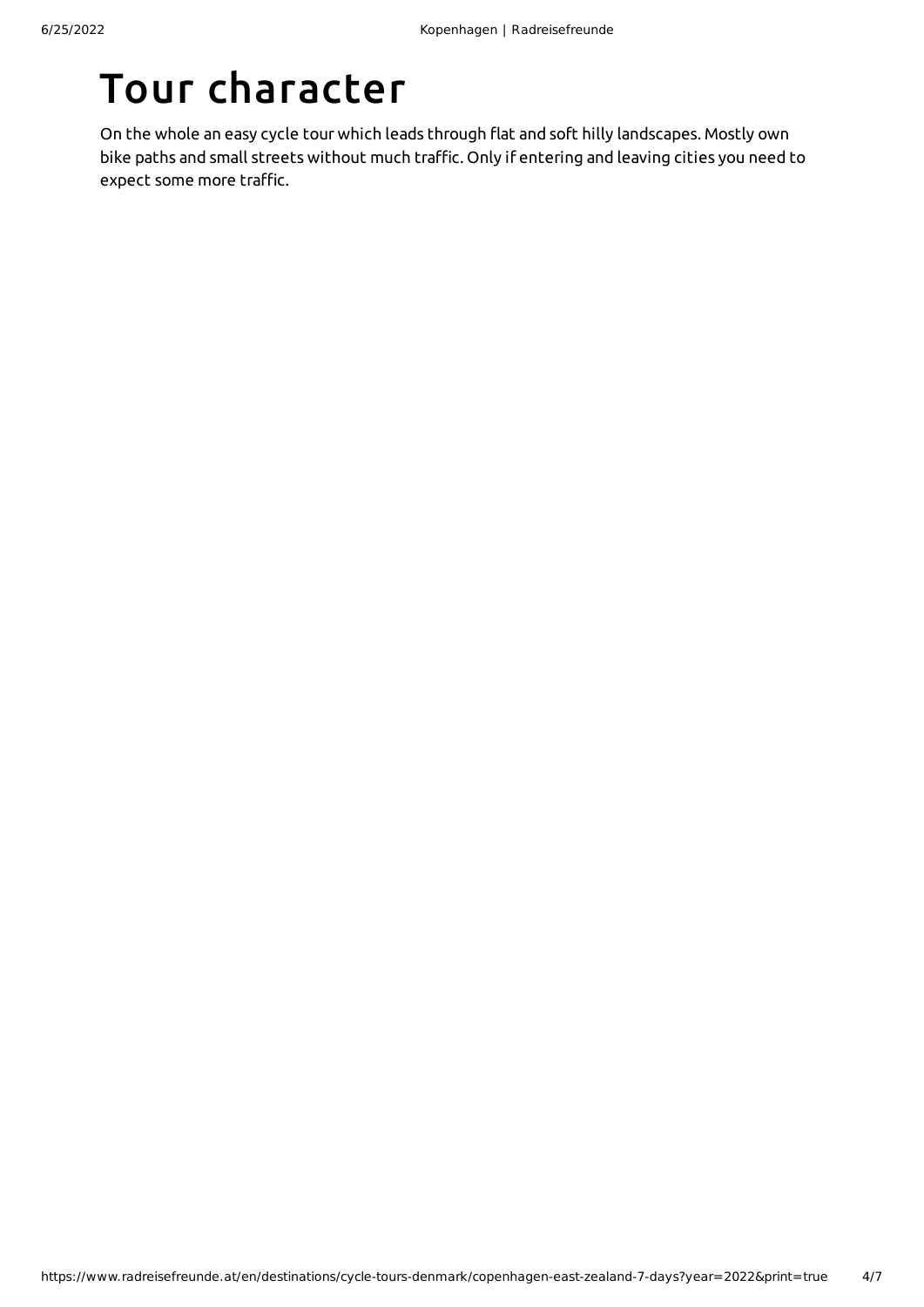### Prices and events

#### Place of arrival: Copenhagen

| Season 1 |  |
|----------|--|
|----------|--|

03.06.2022 - 19.06.2022 | 01.07.2022 - 28.08.2022 | Arrival Friday, Saturday and Sunday

**Season 2** 20.06.2022 - 30.06.2022 | Arrival Friday, Saturday and Sunday

| Copenhagen & East-Zealand, 7 days, DK-KKROS-07X-BM |        |        |  |  |
|----------------------------------------------------|--------|--------|--|--|
| Base price                                         | 949.00 | 979.00 |  |  |
| Surcharge half board                               | 249.00 | 249.00 |  |  |
| Surcharge single room                              | 399.00 | 399.00 |  |  |

Category: 4\*\*\*\* hotels throughout the journey

# Additional nights

#### Place of arrival: Copenhagen

|                   | Season 1<br>Jun 3, 2022 - Jun 19, 2022   Jul 1, 2022 - Aug 28, 2022  <br>Arrival Friday, Saturday and Sunday | Season 2<br>Jun 20, 2022 - Jun 30, 2022  <br>Arrival Friday, Saturday and Sunday |
|-------------------|--------------------------------------------------------------------------------------------------------------|----------------------------------------------------------------------------------|
| Copenhagen        |                                                                                                              |                                                                                  |
| Double room p. P. | 129.00                                                                                                       | 129.00                                                                           |
| Single room       | 219.00                                                                                                       | 219.00                                                                           |

## <span id="page-4-0"></span>Our [rental](#page-4-0) bikes

Filter

21-gears unisex incl. rental bike insurance 119.00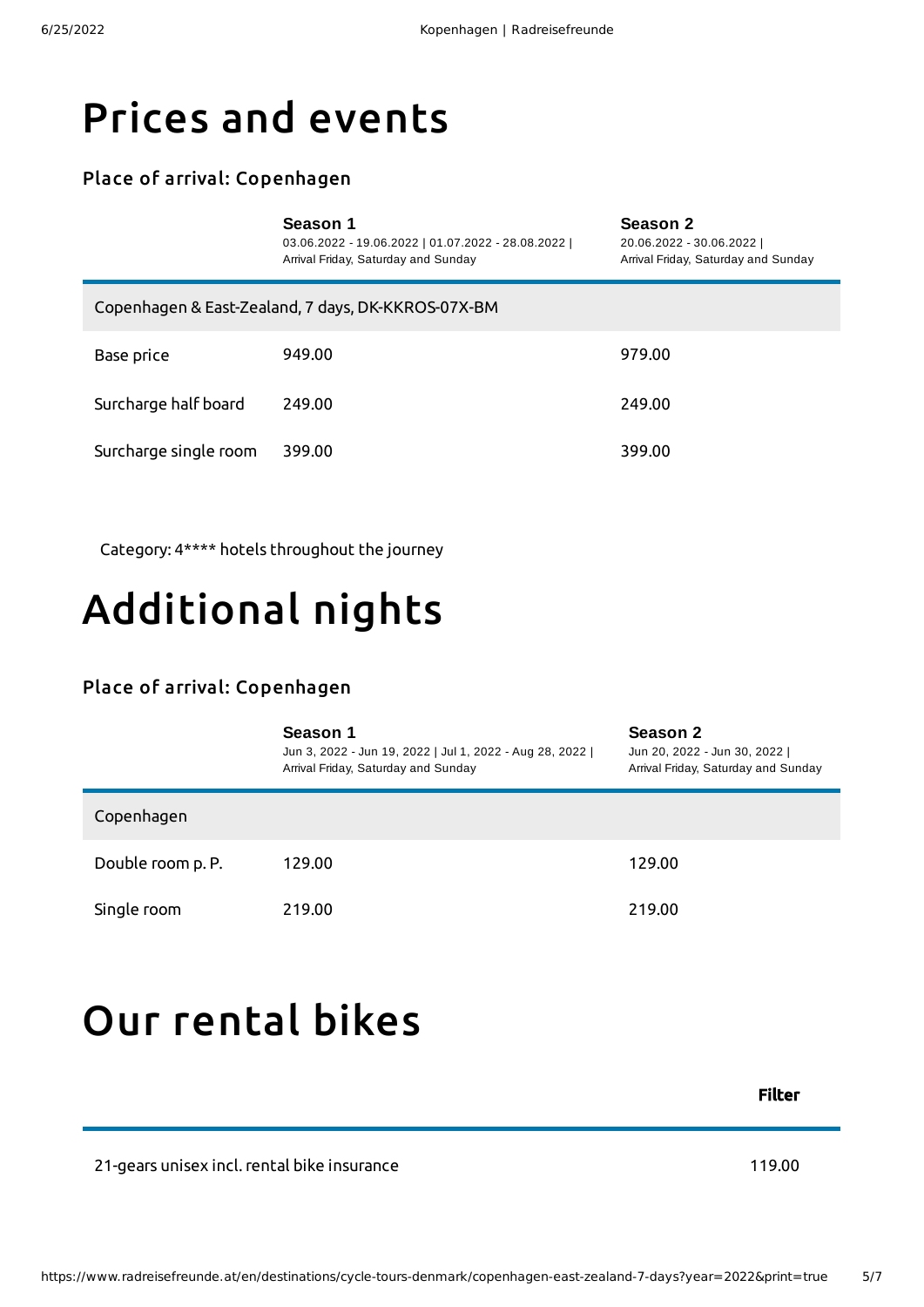| 21-gear gents incl. rental bike insurance | 119.00 |
|-------------------------------------------|--------|
| Electric bike incl. rental bike insurance | 229.00 |
| Premium bike incl. rental bike insurance  | 169.00 |
| Tag-along                                 | 79.00  |

Prices per person in EUR

# Services and infos

#### **Services**

- 6 nights in carefully selected accommodations
- Daily breakfast from buffet
- If half board: 6 dinner with at least 3 courses included (partly with voucherin a close-by restaurant in walking distance)
- Luggage transferfrom hotel to hotel
- Card material with route description
- **Service hotline**
- Rental bike insurance
- GPS tracks available  $\bullet$

#### Infos

#### Arrival / Parking / Departure

- Arrival by car or train to Copenhagen.
- Airport: Copenhagen.
- Our start hotels partly offer parking places. You will receive detailed information with your travel documents. In Denmark you need to calculate with a price of approx. € 35 per day for a public parking garage.

#### Please note:

- Where visitor´s tax is due, it is not included in the tour price.
- Train tickets aren´t included in the price. To be paid on spot.